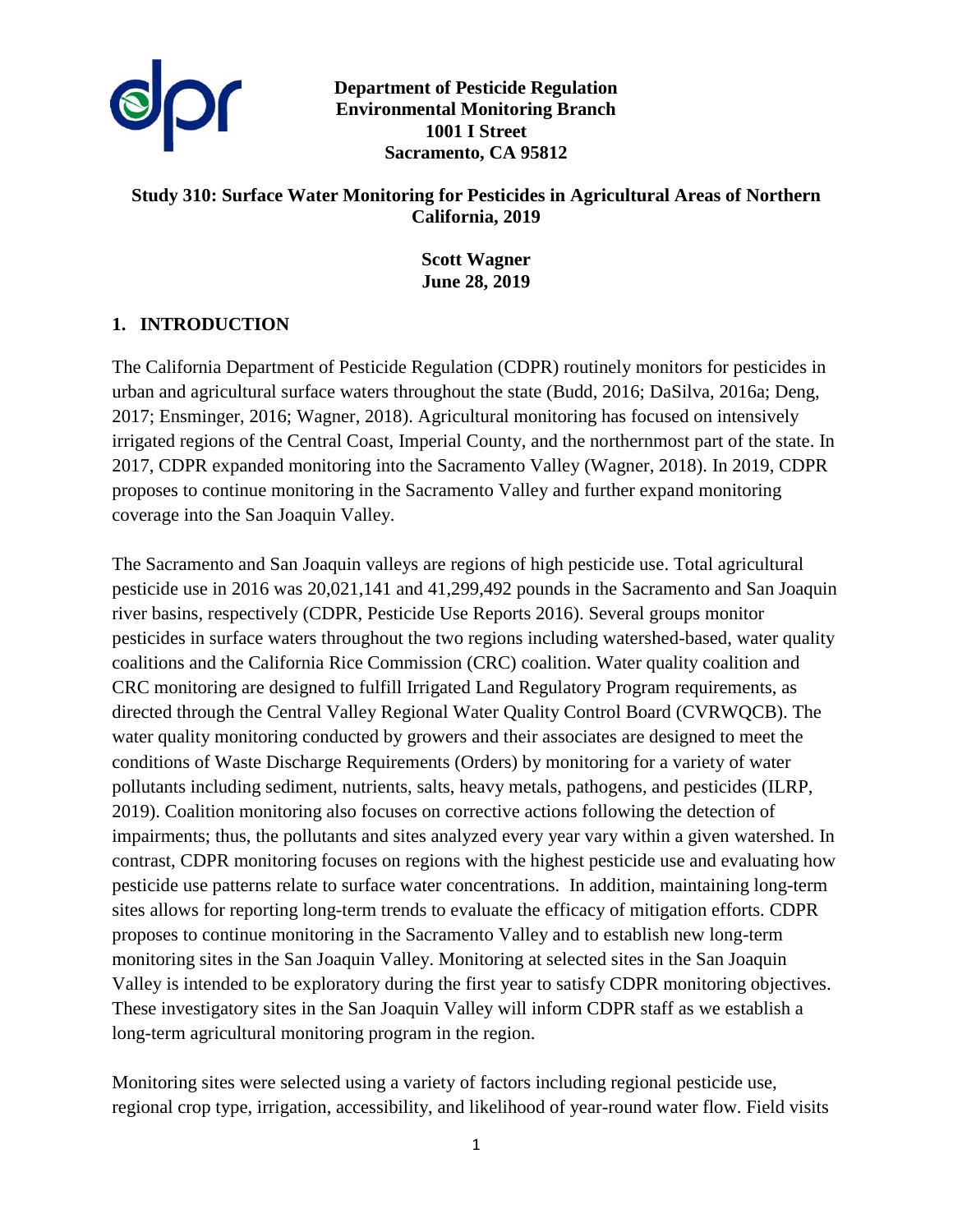were conducted to select final sites. See section 4.1 below for more details about the site selection process.

# **2. OBJECTIVES**

The objectives of the study are to:

- 1) Determine the presence and concentrations of selected pesticides in surface waters and sediments of selected monitoring regions;
- 2) Evaluate potential impacts on aquatic life by comparing concentrations with the U.S. EPA aquatic life benchmarks;
- 3) Determine the toxicity of water samples using toxicity tests conducted with the amphipod *Hyalella azteca* or the midge *Chironomus*;
- 4) Analyze spatial correlations between observed pesticide concentrations/detection frequencies and region-specific pesticide uses;
- 5) Assess trends in pesticide concentrations; and
- 6) Evaluate how well new San Joaquin Valley monitoring locations satisfy criteria for longterm sites.

# **3. PERSONNEL**

The study will be conducted by SWPP staff under the general direction of Jennifer Teerlink, Ph.D., Senior Environmental Scientist (Supervisor). Key personnel are listed below:

- Project Leader: Scott Wagner
- Field Coordinator: Xin Deng, Ph.D.
- Reviewing Scientist: Robert Budd, Ph.D.
- Statistician: Dan Wang, Ph.D.
- Laboratory Liaison: Sue Peoples
- Analytical Chemistry, water: Center for Analytical Chemistry, California Department of Food and Agriculture (CDFA)

Please direct questions regarding this study to Scott Wagner, Environmental Scientist, at 916- 324-4087 or [Scott.Wagner@cdpr.ca.gov.](mailto:Scott.Wagner@cdpr.ca.gov)

# **4. STUDY PLAN**

# **4.1. Selection of monitoring sites**

In the high pesticide use watersheds of the Sacramento and San Joaquin valleys, candidate watersheds for monitoring were identified using the watershed prioritization method within the Surface Water Monitoring Prioritization (SWMP) model (Luo et al., 2017). The model utilizes pesticide use data in conjunction with pesticide specific fate and transport characteristics to identify key locations. However, CDPR staff used additional resources to consider other factors such as regional hydrography, seasonal flows, and crop irrigation type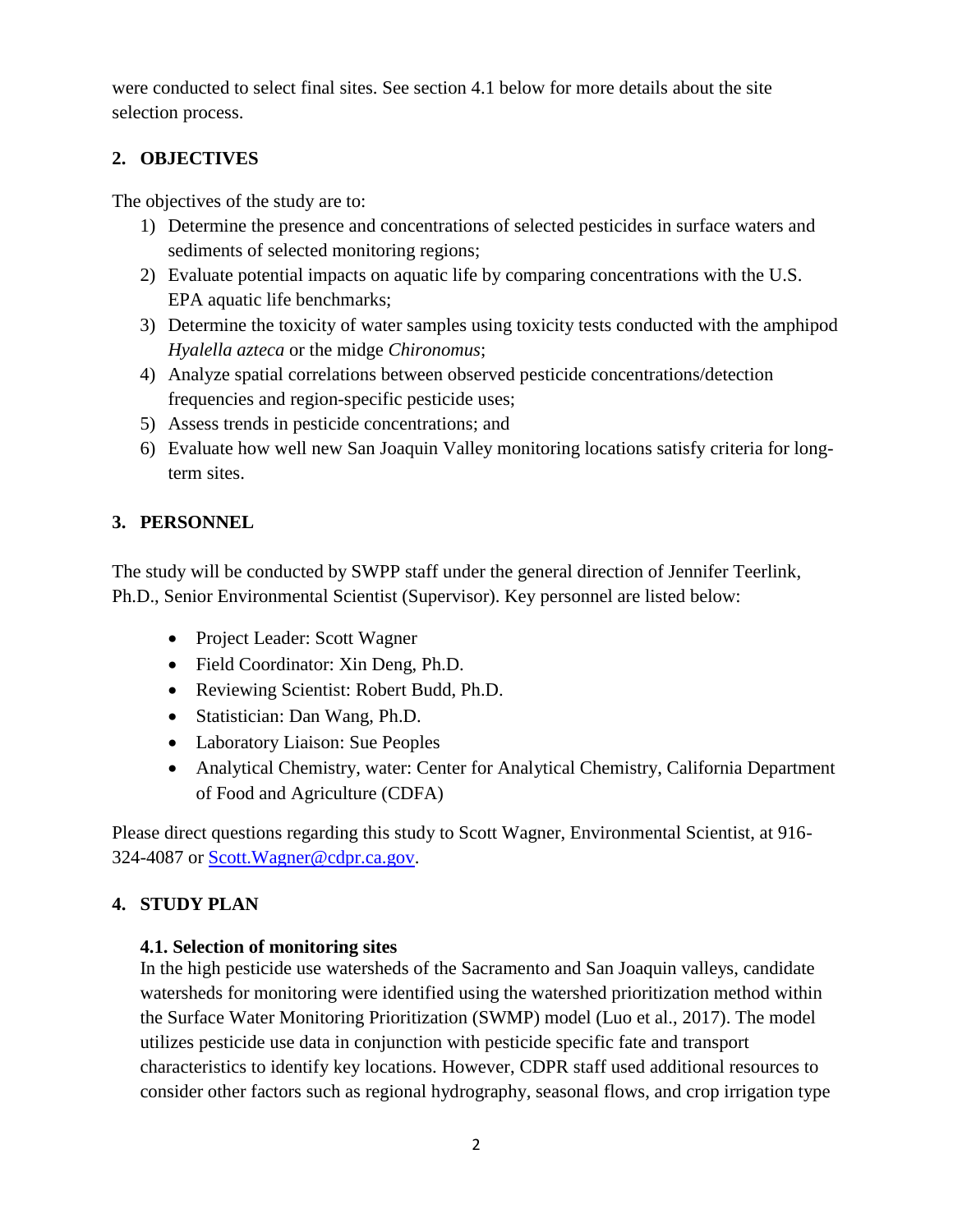that are not considered by the model. A list of candidate monitoring sites within watersheds of high pesticide use was created by identifying sites with historical pesticide detections from water quality coalition monitoring; CDPR scientists confirmed that sites could still be accessed by CDPR sampling crews. Further, the historical and projected monitoring frequencies of these sites were assessed to determine whether long-term sampling data from these sites would be beneficial to CDPR. CDPR staff visited each of these coalition sites and assessed them based on probability of year-round flow, accessibility for CDPR sampling crews, and source of agricultural inputs. For each selected site, specific pesticides were then identified for monitoring within its watershed using the pesticide prioritization method within the SWMP model (Luo et al., 2013, 2015). The San Joaquin Valley sites are collocated with either the East San Joaquin Water Quality Coalition or the Westside San Joaquin River Watershed Coalition monitoring program monitoring stations.

In 2019, a total of seven sites will be monitored in Colusa, Madera, Merced, Stanislaus, and Yolo counties (Figures 1 and 2; Table 1). Alternate sites will be monitored in the event that samples cannot be collected from any of the primary sites. Selected sites include a combination of tributaries, drainage canals, and mainstem waterways. The selected monitoring sites in the Sacramento Valley were included in the 2017 and 2018 agricultural monitoring studies; all monitoring sites selected in San Joaquin Valley are new sites that have not been monitored in recent CDPR agricultural monitoring studies.

### **4.2. Selection of pesticides**

Results from CDPR's SWMP model were used as a guide in selecting pesticides for monitoring (Luo et al., 2013, 2015). A range of pesticide classes was identified by the model for each watershed and for all watersheds combined. Results from individual watershed prioritizations did not vary significantly from the combined prioritization results. Thus, the prioritized lists for each watershed were combined into one list (Table 2). As a result, selected sites in each region will be monitored for the same suite of pesticides (Tables 3 and 4).

Active ingredients for the selected watersheds were chosen based on the following criteria:

- 1. Pesticides with a final ranking score  $\geq$ 9 are of high priority and were considered for monitoring. Those with a final score <9 are considered low priority due to low use score (use score  $\langle 2 \rangle$  and/or low toxicity (toxicity score  $\langle 3 \rangle$ ).
- 2. Pesticides with a use score  $\geq$  were considered for monitoring. Pesticides that were not in the priority list or had use scores <2 may be analyzed because they were in the multiresidue analytical methods that are being used.
- 3. Pesticides that were ranked as very low by the model are not included in the final monitoring list (Table 3) but may be monitored as part of a larger analytical screen. Historical monitoring data and/or current availability of analytical methods at the CDFA lab were additional factors to help arrive at a final list for monitoring.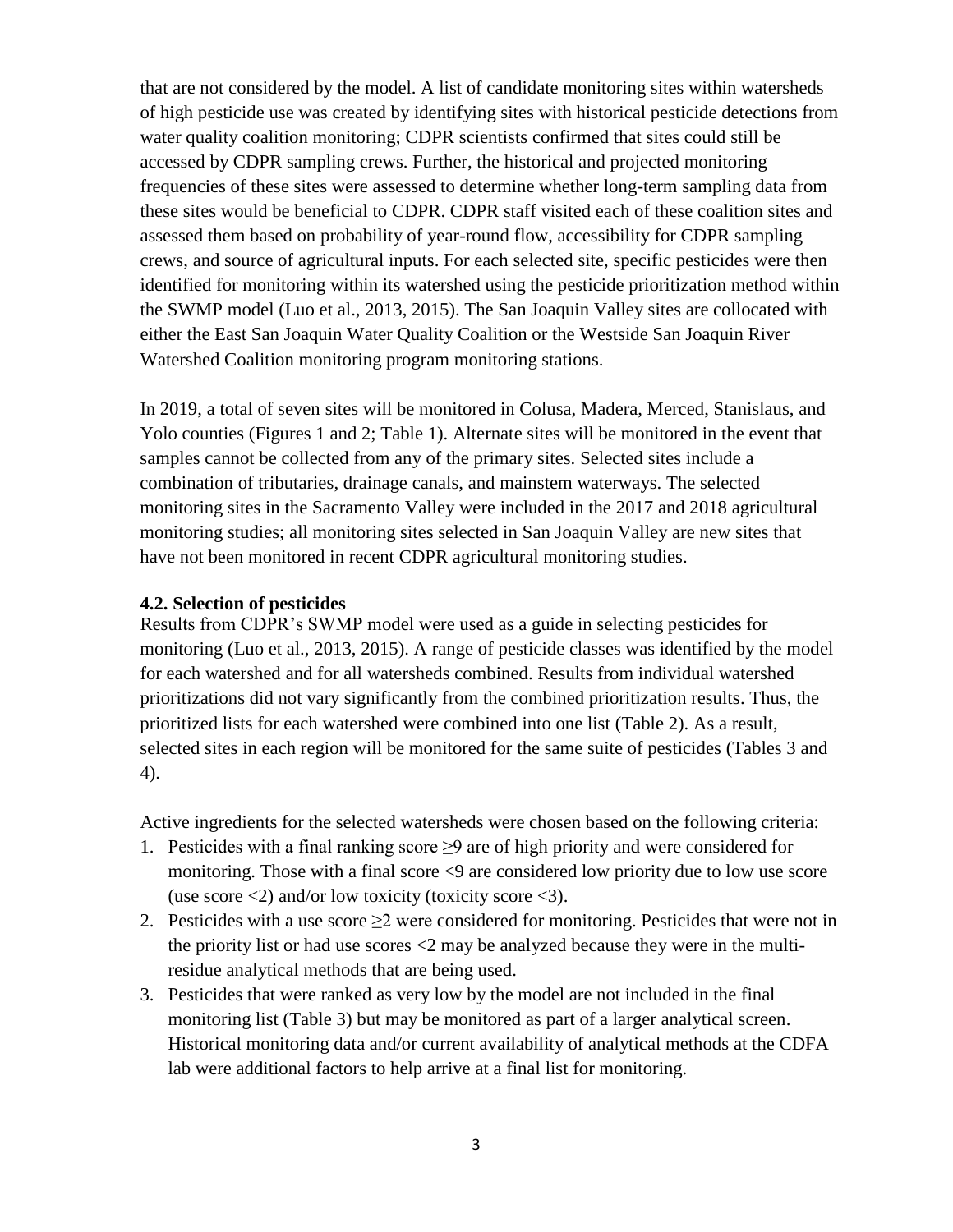### **4.3. Sediment Sampling.**

Sediment samples will be collected at four sites (three in the San Joaquin Valley and one in the Sacramento Valley) in July. Sediment from creeks and riverbeds will be collected according to the protocol detailed in Mamola, 2005. Sediment samples will be analyzed for a suite of pyrethroid insecticides at the CDFA lab (Table 4).

### **4.4. Toxicity.**

Water samples will be collected from each site and sent to either the Marine Pollution Studies Laboratory at Granite Canyon or the University of California, Davis, Aquatic Health Program Laboratory, to be tested for 96-hours for mortality/survival of the amphipod *Hyalella azteca* and the midge *Chironomus dilutus* (SWAMP, 2018). There will be two toxicity sampling events at each site, one in June and one in September (Table 5).

#### **4.5. Sampling schedule**

There will be six surface water sampling events at the three Sacramento Valley sites from May through July (with an additional event at the end of rice growing season in September) and four sampling events at the four San Joaquin Valley sites monthly from June through September. Monitoring coverage was extended into May to cover the start of rice growing season and the application of pesticides associated with rice. Events will be coordinated with peak irrigation and pesticide applications periods. There will be an additional sampling event after September at the four San Joaquin Valley sites intended to collect storm water runoff. This storm water sampling event will occur during the first significant rain event after September. Sampling during the first storm event will be up to the discretion of the project leader; if the predicted amount of precipitation is too low to likely generate runoff, sampling will not occur. Storm water samples will be analyzed using the LC (full), dinitroaniline, and pyrethroid screens (Table 5). At each site, surface water grab samples will be collected into 1-liter amber glass bottles. Samples will be transported on ice and stored in a refrigerator (4°C) until analyzed. CDPR staff will transport samples following procedures outlined in CDPR SOP QAQC004.01 (Jones, 1999). A chain-of-custody record will be completed for each sample.

#### **4.6. Protocol Revisions**

The 2019 protocol incorporates some changes from 2018 monitoring based on field staff experience and feedback from stakeholders (Appendix 1). Below, we elaborate on some of those changes and explain the reasoning behind revising the protocol.

1. *New sites will be monitored in the San Joaquin Valley*: Four new sites will be monitored this year in the San Joaquin Valley. These sites will allow CDPR to expand monitoring into regions of high pesticide use that have not recently been monitored by SWPP studies.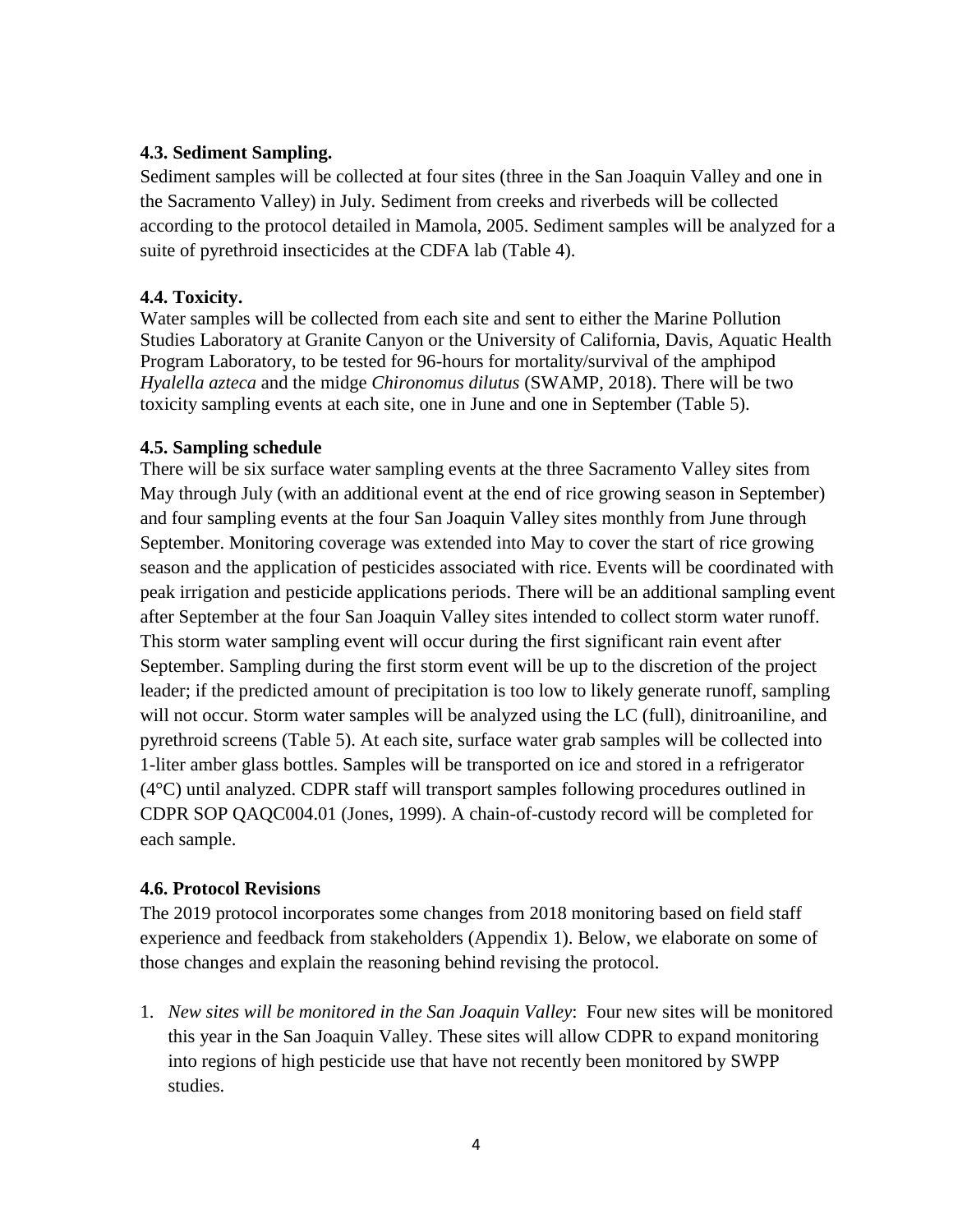- 2. *Five sites in the Sacramento Valley will no longer be monitored*: Bounde Creek, Ellis Road, Jack Slough, Sycamore Slough, and Sweany Creek at Weber Road will not be monitored. Pesticide concentrations and detection frequencies at these sites were lower in 2017 and 2018 compared to the three sites in the Sacramento Valley that will continue to be monitored. The sites that will no longer be monitored are in regions that will be represented by sites to be monitored in 2019; the status and trends of pesticide surface water concentrations in the Sacramento Valley will continue to be surveyed by SWPP scientists.
- 3. *More frequent Sacramento Valley monitoring in May, June, and July*: Previous monitoring was conducted in May, July, and September. Detections were highest in May and pesticide use reports suggest that many pesticides of interest in Sacramento Valley are applied in May and June associated with rice cultivation. Thus, to capture surface water concentrations associated with these early summer pesticide application events, monitoring will occur bi-weekly in May, June, and July. There will also be a September monitoring event to capture pesticide concentrations in late summer.
- 4. *Add a storm water monitoring event*: We propose to collect samples from the four San Joaquin Valley sites during the first storm event after September. CDPR sampling crews will learn from these initial storm water monitoring events to better understand the relationship between runoff from agriculture fields and predicted precipitation amounts. The first flush rain event of the season in California has the potential to carry pesticides that have accumulated on land over the dry season into surface waters. Historically, agriculturally impacted surface waters have not been the focus of storm sampling efforts.

#### **5. LABORATORY ANALYSES**

#### **5.1. Chemical Analysis**

The Center for Analytical Chemistry, at the California Department of Food and Agriculture (CDFA) will conduct the chemical analyses for this study. The lab will utilize four pesticide screens, which includes 60 chemical compounds in surface water and 7 compounds in sediment (Table 3). The multi-residue liquid chromatography tandem mass spectrometry (LC-MS/MS) method used by the CDFA analytical laboratory has the ability to analyze for a variety of compounds from different pesticide classes (Table 3). The method detection limit and reporting limit for each analyte are listed as well (Table 3). Laboratory QA/QC will follow CDPR guidelines provided in the Standard Operating Procedure QAQC001.00 (Segawa, 1995). Extractions will include laboratory blanks and matrix spikes. The analytical methods, method detection limits, reporting limits, QA/QC results and detected compounds will be reported by the lab for each sample set.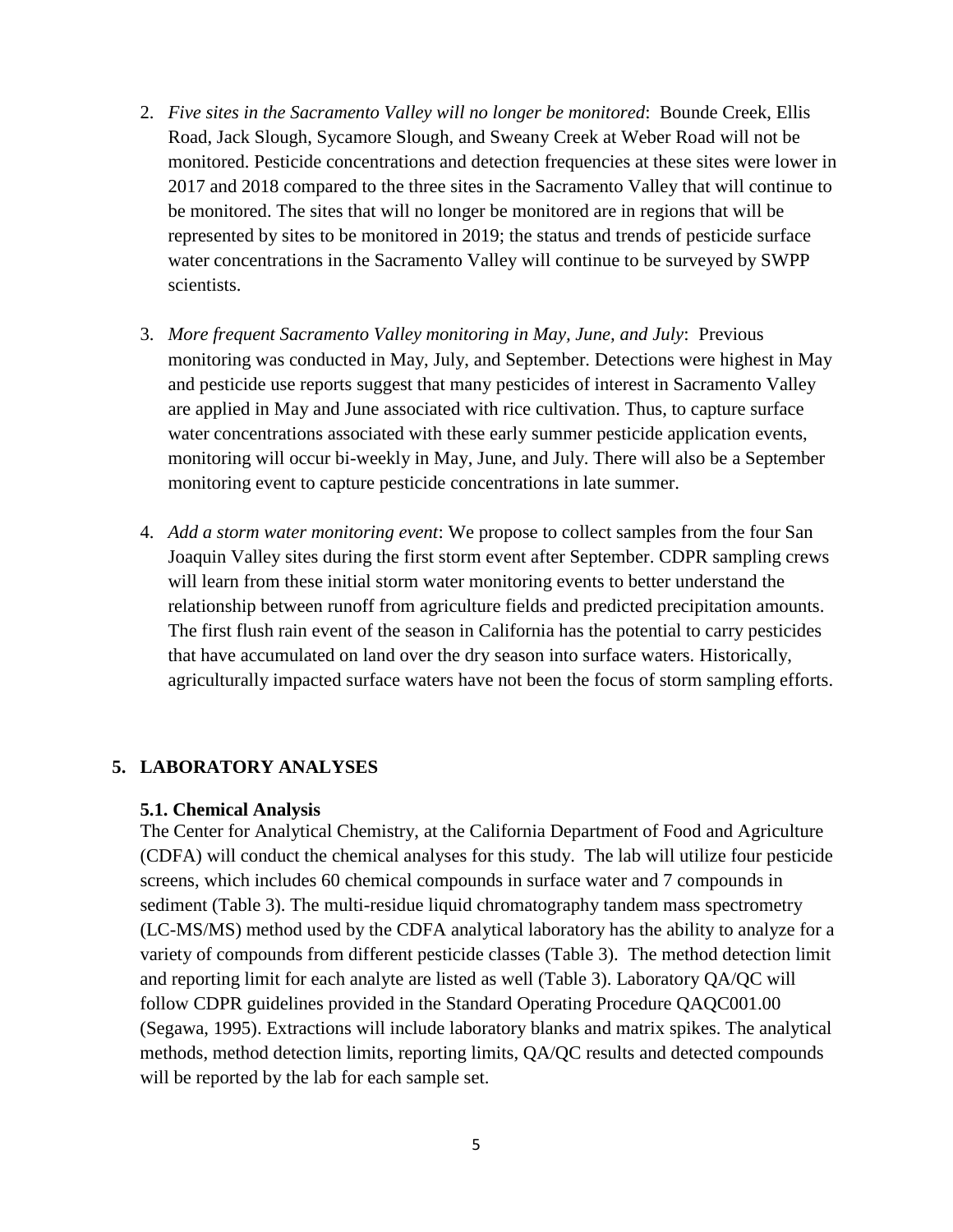## **5.2. Organic Carbon and Suspended Solid Analyses**

All water samples will be analyzed for total organic carbon (TOC) and dissolved organic carbon (DOC) by CDPR staff using a TOC-V CSH/CNS analyzer (Shimadzu Corporation, Kyoto, Japan) (Ensminger, 2013a). Water samples will also be analyzed for suspended sediment (Ensminger, 2013b). Lab blanks and calibration standards will be ran before every sample set to ensure high quality of the data.

# **6. DATA ANALYSIS**

Data from this study will be stored in a Microsoft Office Access database that holds all field measurements and lab data. Ultimately, the data will be uploaded to CDPR's publicly-available Surface Water Database (SURF). Pesticide concentrations will be evaluated against aquatic life toxicity benchmarks, water quality limits and/or other toxicity thresholds (US EPA, 2018; CCVRWQCB, 2012). Patterns and trends in detections may be identified as data from multiple years of monitoring accumulate in the database.

# **7. TIMETABLE**

Field Sampling: May 2019 – September 2019 (Table 5) Chemical Analysis: May 2019 – October 2019 Summary Report: March 2020 SURF Data Upload: April 2020

# **8. LABORATORY BUDGET**

The expected cost for chemical analysis of samples through the CDFA lab is \$112,200 (Table 6). This estimate includes laboratory QC samples.

# **9. REFERENCES**

Budd, Robert. 2016. Study 270 (2016-2017): Ambient and Mitigation Monitoring in Urban Areas in Southern California during Fiscal Year 2016-2017. Environmental Monitoring Branch. Department of Pesticide Regulation. Sacramento, CA. [http://www.cdpr.ca.gov/docs/emon/pubs/protocol/study\\_270\\_2016-2017.pdf](http://www.cdpr.ca.gov/docs/emon/pubs/protocol/study_270_2016-2017.pdf)

California Department of Pesticide Regulation (CDPR). 2016. Pesticide Use Reports (PUR). (accessed May 7, 2019). <http://purwebgis.ucdavis.edu/PURwebGIS.html>

California Rice Commission. 2016. Waste Discharge Requirements for Sacramento Valley Rice Growers 2015 Annual Monitoring Report. March 2016. Prepared by: CH2M Hill. [http://www.waterboards.ca.gov/centralvalley/water\\_issues/irrigated\\_lands/water\\_quality/coalitio](http://www.waterboards.ca.gov/centralvalley/water_issues/irrigated_lands/water_quality/coalitions/california_rice_commission/surface_water/monit_rpts_rvws/rice_2015_amr.pdf) [ns/california\\_rice\\_commission/surface\\_water/monit\\_rpts\\_rvws/rice\\_2015\\_amr.pdf](http://www.waterboards.ca.gov/centralvalley/water_issues/irrigated_lands/water_quality/coalitions/california_rice_commission/surface_water/monit_rpts_rvws/rice_2015_amr.pdf)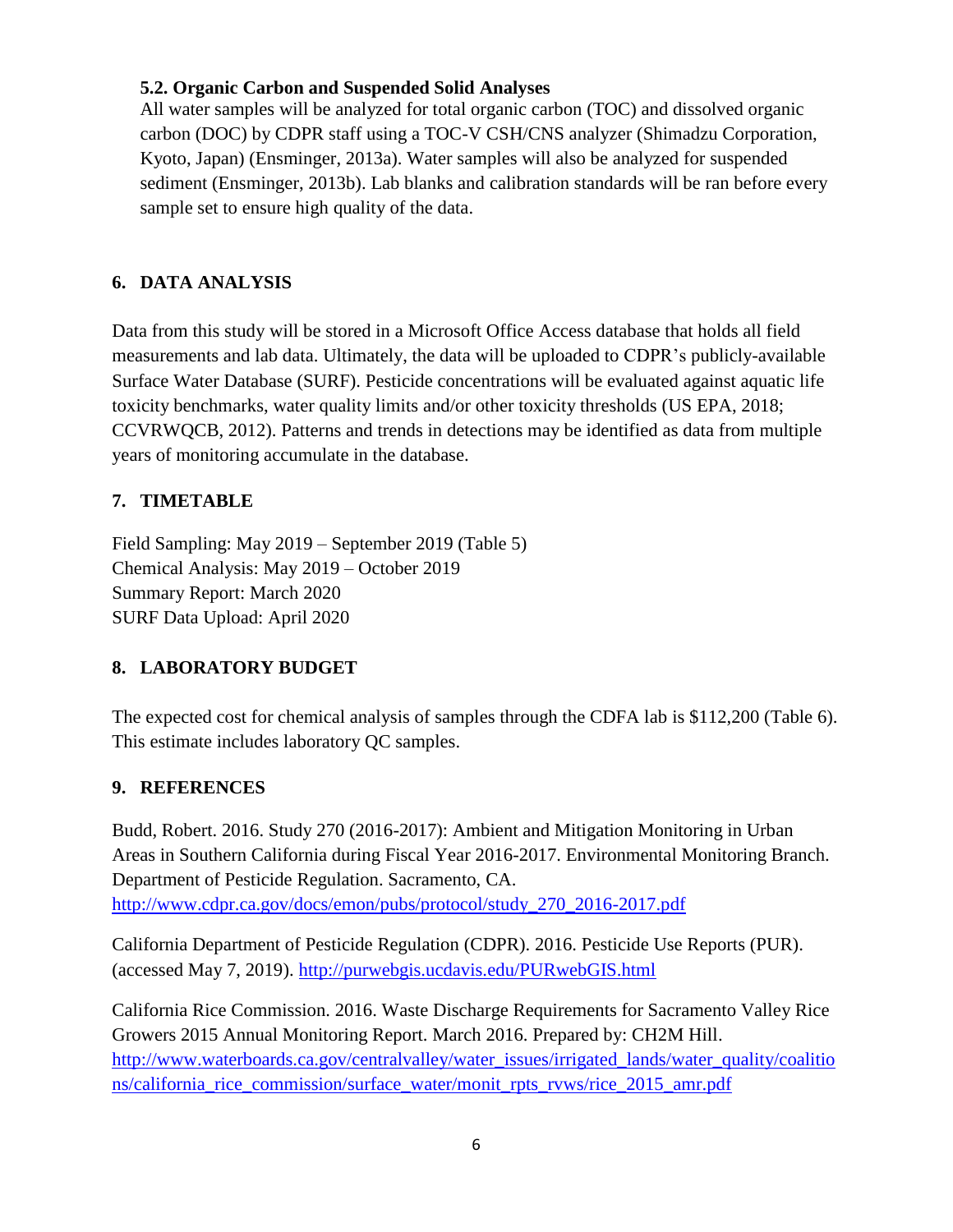CCVRWQCB (California Central Valley Regional Water Quality Control Board). 2012. Criteria reports.

[http://www.waterboards.ca.gov/centralvalley/water\\_issues/tmdl/central\\_valley\\_projects/central\\_](http://www.waterboards.ca.gov/centralvalley/water_issues/tmdl/central_valley_projects/central_valley_pesticides/criteria_method/index.shtml) [valley\\_pesticides/criteria\\_method/index.shtml](http://www.waterboards.ca.gov/centralvalley/water_issues/tmdl/central_valley_projects/central_valley_pesticides/criteria_method/index.shtml)

DaSilva, April. 2016a. Study 306: Surface Water Monitoring for Pesticides in Agricultural Areas of Northern California, 2016. Environmental Monitoring Branch. Department of Pesticide Regulation. Sacramento, CA.

[http://www.cdpr.ca.gov/docs/emon/pubs/protocol/study306\\_dasilva\\_2016.pdf](http://www.cdpr.ca.gov/docs/emon/pubs/protocol/study306_dasilva_2016.pdf)

DaSilva, April. 2016b. Ambient Monitoring Report: Surface Water Monitoring for Pesticides in Agricultural Areas of Northern California. Environmental Monitoring Branch. Department of Pesticide Regulation. Sacramento, CA.

[http://www.cdpr.ca.gov/docs/emon/pubs/ehapreps/report\\_306\\_dasilva.pdf](http://www.cdpr.ca.gov/docs/emon/pubs/ehapreps/report_306_dasilva.pdf)

Deng, Xin. 2017. Study 304: Surface Water Monitoring for Pesticides in Agricultural Areas in Central Coast and Southern California, 2017. Environmental Monitoring Branch. Department of Pesticide Regulation. Sacramento, CA.

[http://www.cdpr.ca.gov/docs/emon/pubs/protocol/study304\\_deng\\_march\\_2017.pdf](http://www.cdpr.ca.gov/docs/emon/pubs/protocol/study304_deng_march_2017.pdf)

Ensminger, Michael. 2016. Study 299: Ambient and Mitigation Monitoring in Urban Areas in Northern California, FY 2016/2017. Environmental Monitoring Branch. Department of Pesticide Regulation. Sacramento, CA.

[http://www.cdpr.ca.gov/docs/emon/pubs/protocol/study299\\_2016\\_17.pdf](http://www.cdpr.ca.gov/docs/emon/pubs/protocol/study299_2016_17.pdf)

Ensminger, Michael. 2013a. Water TOC analysis using the Shimadzu TOC-VCSN and ASI-V autosampler. Environmental Monitoring Branch. Department of Pesticide Regulation. Sacramento, CA. <http://cdpr.ca.gov/doc/emon/pubs/sops/meth01100.pdf>

Ensminger, Michael. 2013b. Analysis of whole sample suspended sediments in water. Environmental Monitoring Branch. Department of Pesticide Regulation. Sacramento, CA. <http://cdpr.ca.gov/docs/emon/pubs/sops/meth010.01.pdf>

Irrigated Lands Regulatory Program (ILRP). 2019. California State Water Resources Control Board.

[https://www.waterboards.ca.gov/water\\_issues/programs/agriculture/docs/about\\_agwaivers.pdf](https://www.waterboards.ca.gov/water_issues/programs/agriculture/docs/about_agwaivers.pdf)

Jones, D. 1999. California Department of Pesticide Regulation SOP QAQC004.01: Transporting, packaging, and shipping samples from the field to the warehouse to the laboratory. <http://www.cdpr.ca.gov/docs/emon/pubs/sops/qaqc0401.pdf>

Luo, Yuzhou. 2015. SWPP Monitoring Prioritization Model User Manual (Version 3.0). Environmental Monitoring Branch. Department of Pesticide Regulation. Sacramento, CA. [http://www.cdpr.ca.gov/docs/emon/surfwtr/swpp/luo\\_priority\\_manual30.pdf](http://www.cdpr.ca.gov/docs/emon/surfwtr/swpp/luo_priority_manual30.pdf)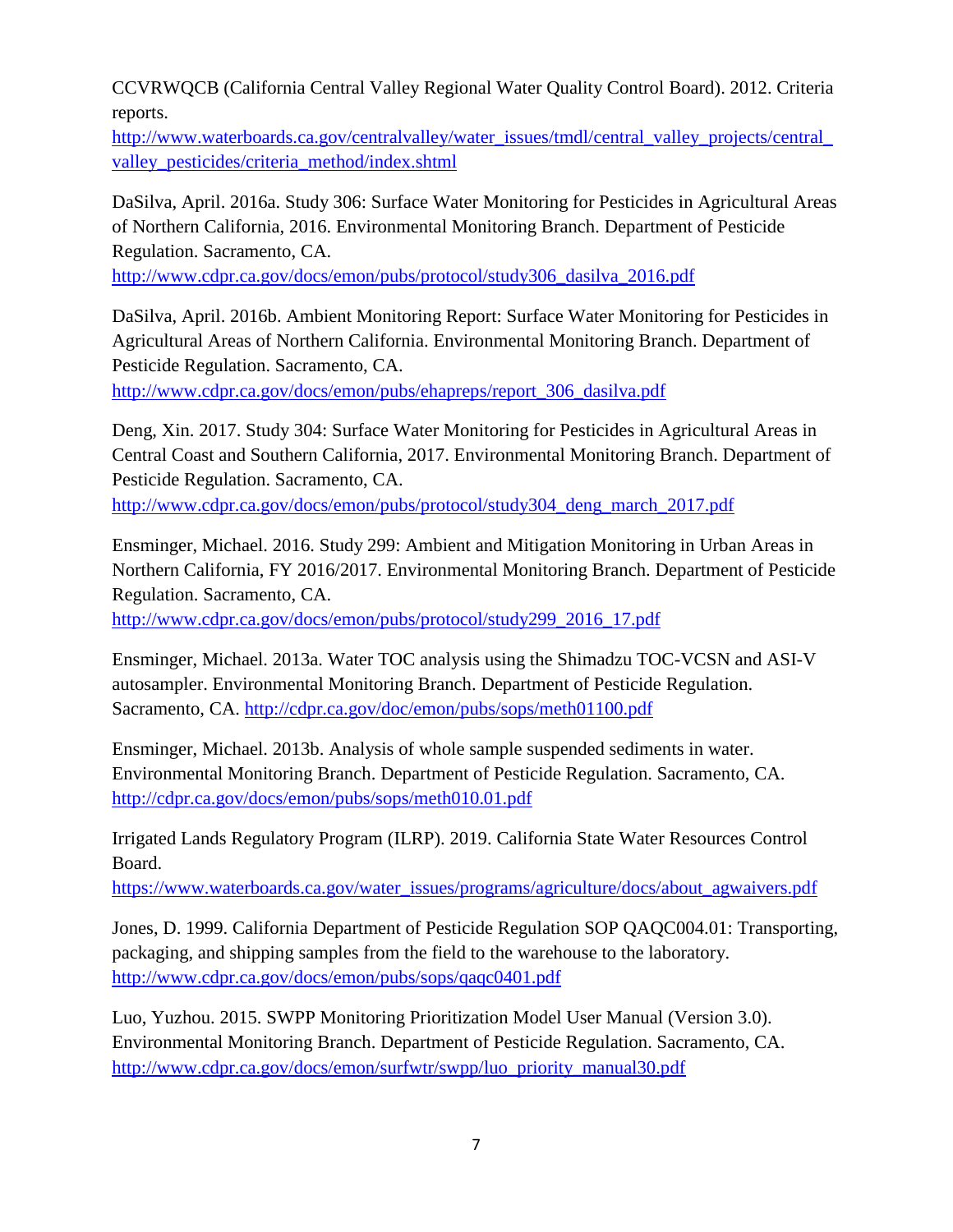Luo, Yuzhou; Deng, Xin; Budd, Robert, Starner, Keith; and Ensminger, Michael. 2013. Methodology for Prioritizing Pesticides for Surface Water Monitoring in Agricultural and Urban Areas.

[http://www.cdpr.ca.gov/docs/emon/pubs/ehapreps/analysis\\_memos/prioritization\\_report.pdf](http://www.cdpr.ca.gov/docs/emon/pubs/ehapreps/analysis_memos/prioritization_report.pdf)

Luo, Yuzhou; Ensminger, Michael; Budd, Robert; Wang, Dan; and Deng, Xin. 2017. Methodology for prioritizing areas of interest for surface water monitoring of pesticides in urban receiving waters of California. Environmental Monitoring Branch. Department of Pesticide Regulation.

[http://www.cdpr.ca.gov/docs/emon/pubs/anl\\_methds/luo\\_aol\\_determination\\_final.pdf](http://www.cdpr.ca.gov/docs/emon/pubs/anl_methds/luo_aol_determination_final.pdf)

Mamola, Michael. 2005. California Department of Pesticide Regulation. Environmental Monitoring Branch. Standard Operating Procedure: Procedure for Collecting Sediment Samples for Pesticide Analysis. SOP Number: FSWA016.00.

<https://www.cdpr.ca.gov/docs/emon/pubs/sops/fswa016.pdf>

Sacramento Valley Water Quality Coalition. 2015. Monitoring and Reporting Program: Annual Monitoring Report. Prepared By: Larry Walker Associates. [http://www.svwqc.org/wp](http://www.svwqc.org/wp-content/uploads/2016/05/annual_monitoring_report_2015.pdf)[content/uploads/2016/05/annual\\_monitoring\\_report\\_2015.pdf](http://www.svwqc.org/wp-content/uploads/2016/05/annual_monitoring_report_2015.pdf)

Segawa, Randy. 1995. Chemistry Laboratory Quality Control. Environmental Hazards Assessment Program QAQC001.00. Department of Pesticide Regulation. Sacramento, CA.

Surface Water Ambient Monitoring Program (SWAMP). Measurement Quality Objectives for Acute Freshwater Toxicity Test Methods. Effective July 20, 2018. California State Water Resources Control Board.

[https://www.waterboards.ca.gov/water\\_issues/programs/swamp/swamp\\_iq/docs/acute\\_freshwate](https://www.waterboards.ca.gov/water_issues/programs/swamp/swamp_iq/docs/acute_freshwater_tox_mqo.pdf) [r\\_tox\\_mqo.pdf](https://www.waterboards.ca.gov/water_issues/programs/swamp/swamp_iq/docs/acute_freshwater_tox_mqo.pdf)

US EPA. 2018. Aquatic Life Benchmarks and Ecological Risk Assessments for Registered Pesticides. [https://www.epa.gov/pesticide-science-and-assessing-pesticide-risks/aquatic-life](https://www.epa.gov/pesticide-science-and-assessing-pesticide-risks/aquatic-life-benchmarks-and-ecological-risk)[benchmarks-and-ecological-risk](https://www.epa.gov/pesticide-science-and-assessing-pesticide-risks/aquatic-life-benchmarks-and-ecological-risk)

Wagner, Scott. 2018. Study 310: Surface Water Monitoring for Pesticides in Agricultural Areas of Northern California, 2018. Environmental Monitoring Branch. Department of Pesticide Regulation. Sacramento, CA.

[https://www.cdpr.ca.gov/docs/emon/pubs/protocol/study310\\_wagner\\_2018.pdf](https://www.cdpr.ca.gov/docs/emon/pubs/protocol/study310_wagner_2018.pdf)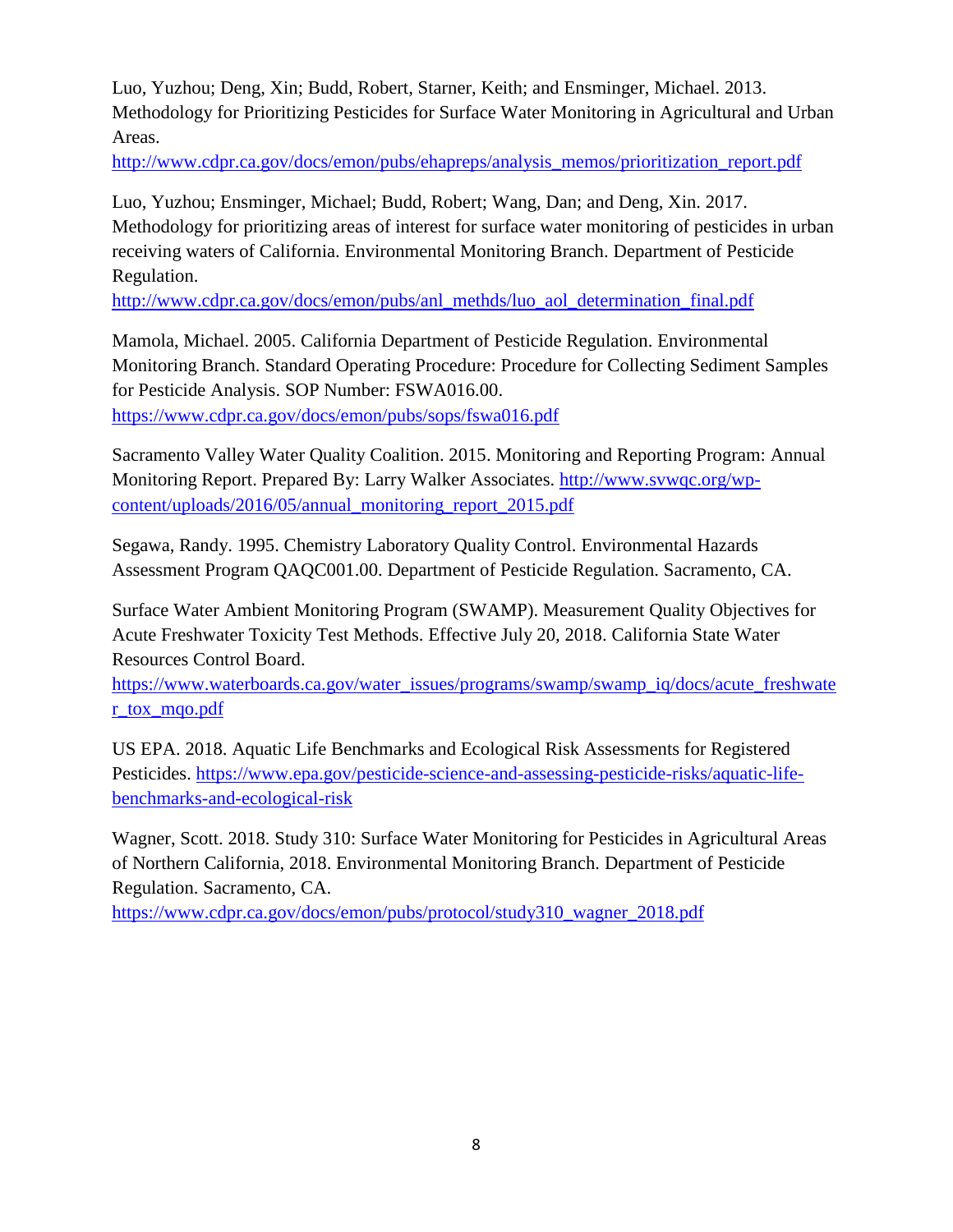

Figure 1. Monitoring sites in Colusa and Yolo counties, Calif.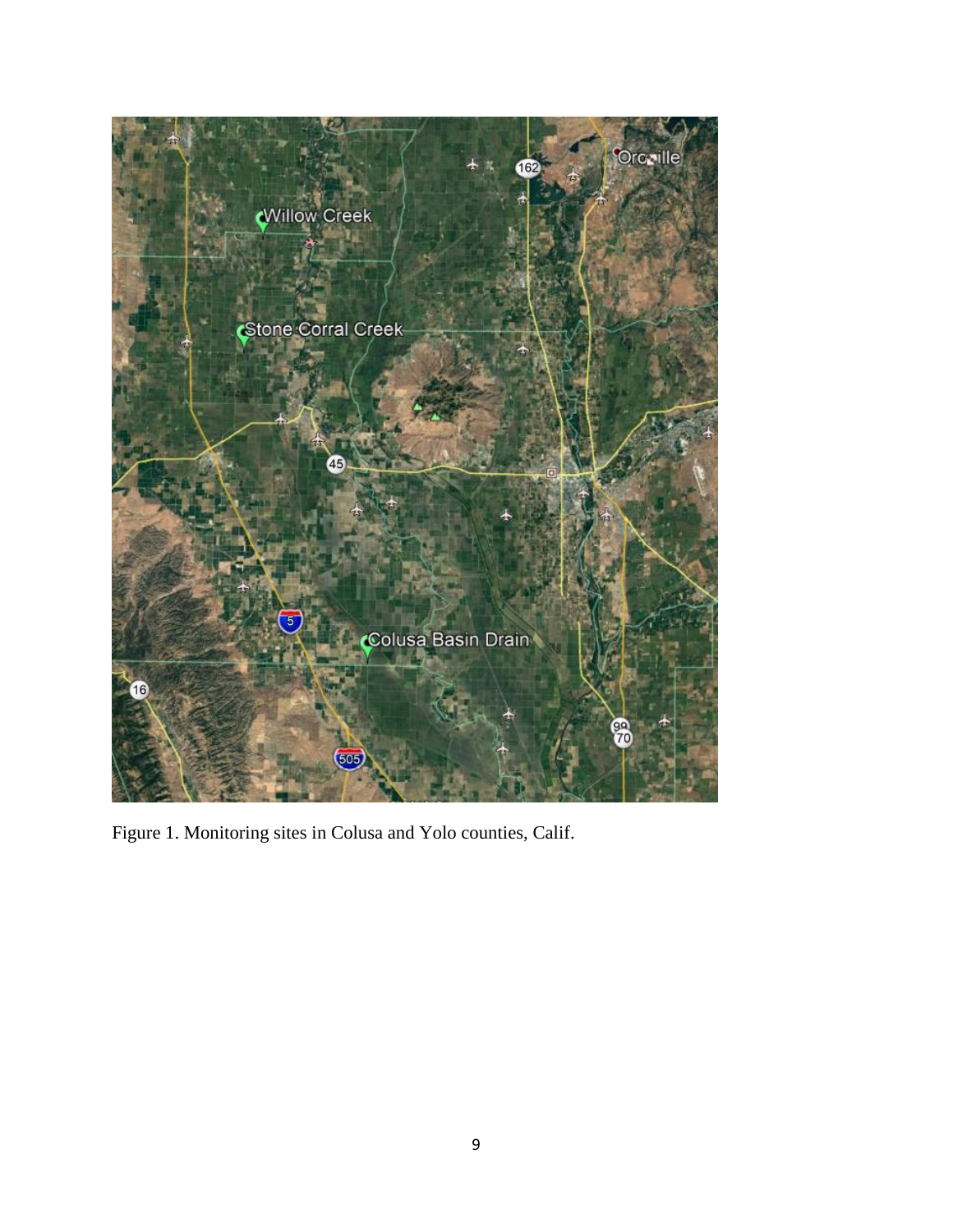

Figure 2. Monitoring sites in Madera, Merced, and Stanislaus counties, Calif.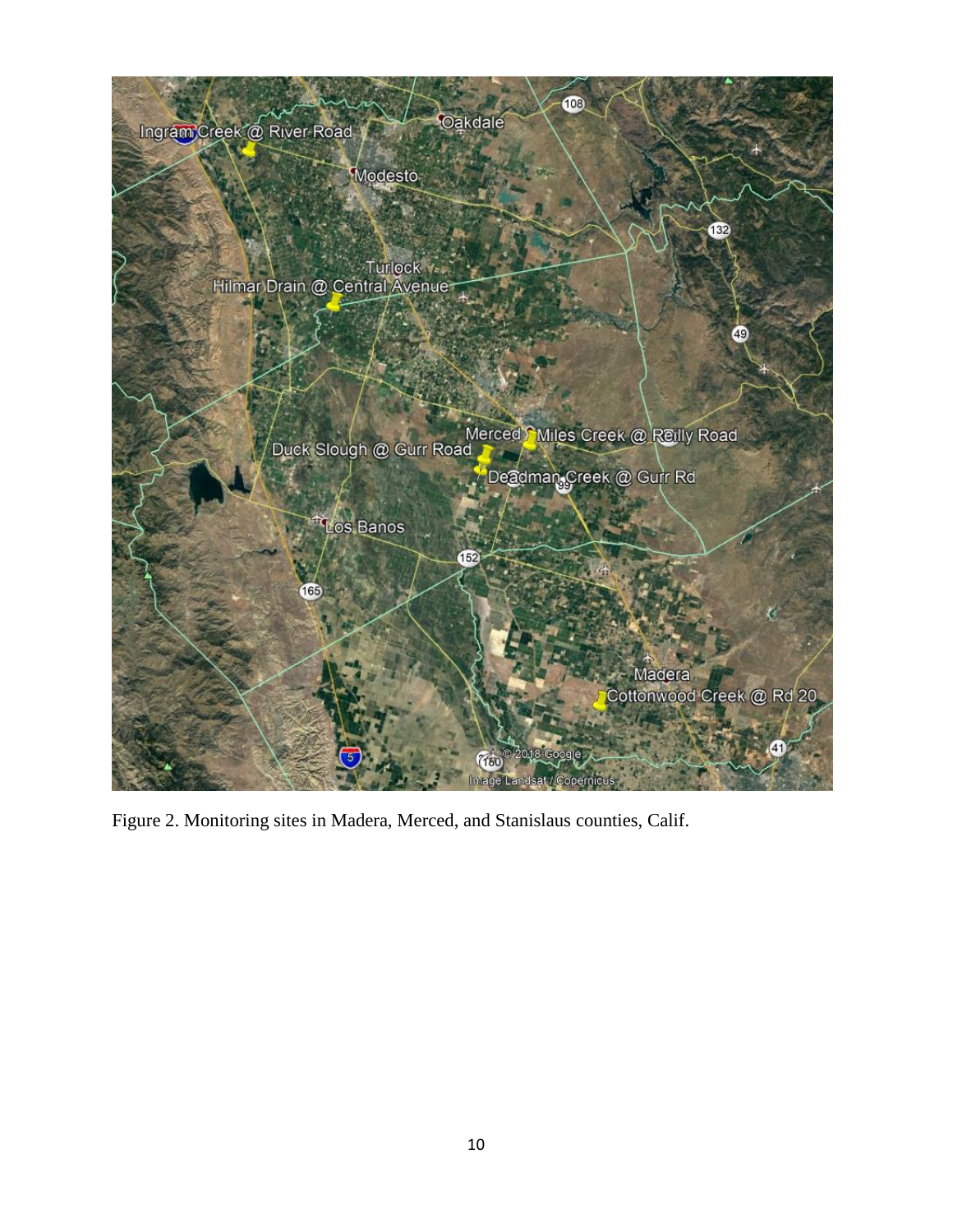| <b>Site ID</b> | <b>Site Location</b>                            | Latitude<br>Watershed<br>County |                                               |           | Longitude     |
|----------------|-------------------------------------------------|---------------------------------|-----------------------------------------------|-----------|---------------|
|                |                                                 |                                 | <b>Sacramento Valley sites</b>                |           |               |
| LLC_SCC        | <b>Stone Corral</b><br>Creek near<br>Maxwell Rd | Colusa                          | Lower Logan<br>Creek                          | 39.2751   | $-122.1043$   |
| WC_Willow      | <b>Willow Creek</b><br>at Norman Rd             | Colusa                          | <b>Willow Creek</b>                           | 39.406432 | $-122.080504$ |
| CD_CBD         | Colusa Basin<br>Drain at County<br>Line Rd      | Yolo                            | Clarks Ditch-<br>Colusa Basin<br>Drain        | 38.924458 | -121.913986   |
|                |                                                 |                                 | <b>San Joaquin Valley sites</b>               |           |               |
| LCC_CWC        | Cottonwood<br>Creek at Road<br>20               | Madera                          | Lower<br>Cottonwood<br>Creek                  | 36.8686   | $-120.1818$   |
| SS_DMC         | Deadman Creek<br>at Gurr Road                   | Merced                          | South Slough-<br>Deadman<br>Creek             | 37.19514  | $-120.56147$  |
| TH_HMD         | Hilmar Drain at<br><b>Central Avenue</b>        | Merced                          | Town of<br>Hilmar-San<br>Joaquin River        | 37.39058  | $-120.9582$   |
| IC_INC         | Ingram Creek at<br><b>River Road</b>            | <b>Stanislaus</b>               | <b>Ingram Creek</b>                           | 37.60022  | $-121.22506$  |
|                |                                                 |                                 | <b>Alternate sites for San Joaquin Valley</b> |           |               |
| MCD_DS         | Duck Slough at<br><b>Gurr Road</b>              | Merced                          | Mariposa<br>Creek-Duck<br>Slough              | 37.21408  | $-120.56126$  |
| $LOC_MC$       | Miles Creek at<br><b>Reilly Road</b>            | Merced                          | <b>Lower Owens</b><br>Creek                   | 37.2583   | $-120.47524$  |

Table 1. Description of sampling sites for Northern California in 2019.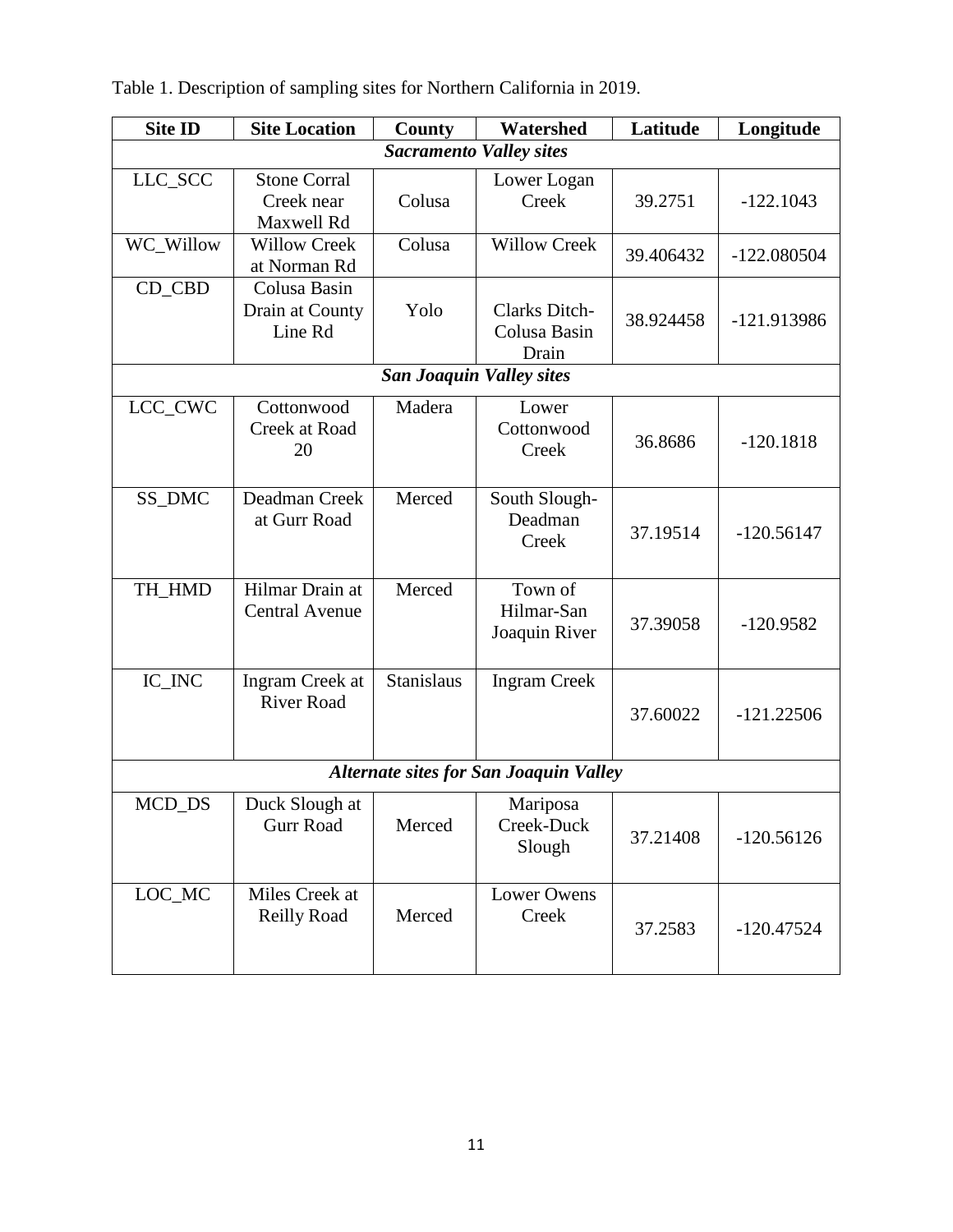Table 2. Highest scoring pesticides recommended for monitoring using the SWMP model, based on 2014–2016 pesticide use reports for combined watersheds identified in Table 1.

| Combined watersheds, Drainage area= 1218 km <sup>2</sup>                                                                               |                |                 |              |             |  |  |
|----------------------------------------------------------------------------------------------------------------------------------------|----------------|-----------------|--------------|-------------|--|--|
| HUC12: 180201040504, 180201040303, 180201041003, 180400010204,<br>180400011604, 180400020202, 180400020502, 180400011504, 180400011703 |                |                 |              |             |  |  |
| <b>Active Ingredient</b>                                                                                                               | <b>Use</b>     | <b>Toxicity</b> | <b>Final</b> | Does model  |  |  |
|                                                                                                                                        | score          | score           | score        | recommend   |  |  |
|                                                                                                                                        |                |                 |              | monitoring? |  |  |
| <b>PARAQUAT</b>                                                                                                                        | $\overline{4}$ | 5               | 20           | True        |  |  |
| <b>DICHLORIDE</b>                                                                                                                      |                |                 |              |             |  |  |
| <b>OXYFLUORFEN</b>                                                                                                                     | $\overline{4}$ | 5               | 20           | True        |  |  |
| <b>CHLORPYRIFOS</b>                                                                                                                    | 3              | 6               | 18           | True        |  |  |
| <b>MALATHION</b>                                                                                                                       | $\overline{3}$ | 6               | 18           | True        |  |  |
| <b>BIFENTHRIN</b>                                                                                                                      | 3              | 6               | 18           | True        |  |  |
| <b>PENDIMETHALIN</b>                                                                                                                   | $\overline{4}$ | $\overline{4}$  | 16           | True        |  |  |
| <b>CHLOROTHALONIL</b>                                                                                                                  | $\overline{4}$ | $\overline{4}$  | 16           | False       |  |  |
| <b>S-METOLACHLOR</b>                                                                                                                   | $\overline{4}$ | $\overline{4}$  | 16           | True        |  |  |
| <b>ZIRAM</b>                                                                                                                           | $\overline{4}$ | $\overline{4}$  | 16           | False       |  |  |
| <b>PROPANIL</b>                                                                                                                        | 5              | 3               | 15           | True        |  |  |
| <b>THIOBENCARB</b>                                                                                                                     | 5              | 3               | 15           | True        |  |  |
| <b>IMIDACLOPRID</b>                                                                                                                    | 3              | 5               | 15           | True        |  |  |
| LAMBDA-                                                                                                                                | $\overline{2}$ | $\overline{7}$  | 14           | True        |  |  |
| <b>CYHALOTHRIN</b>                                                                                                                     |                |                 |              |             |  |  |
| <b>MANCOZEB</b>                                                                                                                        | $\overline{4}$ | 3               | 12           | False       |  |  |
| <b>GLUFOSINATE-</b>                                                                                                                    | $\overline{4}$ | 3               | 12           | True        |  |  |
| <b>AMMONIUM</b>                                                                                                                        |                |                 |              |             |  |  |
| <b>METHOXYFENOZIDE</b>                                                                                                                 | $\overline{4}$ | 3               | 12           | True        |  |  |
| <b>ORYZALIN</b>                                                                                                                        | $\overline{4}$ | 3               | 12           | True        |  |  |
| <b>TRIFLURALIN</b>                                                                                                                     | 3              | $\overline{4}$  | 12           | True        |  |  |
| <b>PROPARGITE</b>                                                                                                                      | $\overline{3}$ | $\overline{4}$  | 12           | True        |  |  |
| <b>ETOXAZOLE</b>                                                                                                                       | 3              | $\overline{4}$  | 12           | True        |  |  |
| <b>DIURON</b>                                                                                                                          | $\overline{3}$ | $\overline{4}$  | 12           | True        |  |  |
| <b>SIMAZINE</b>                                                                                                                        | 3              | 4               | 12           | True        |  |  |
| <b>PERMETHRIN</b>                                                                                                                      | $\overline{2}$ | 6               | 12           | True        |  |  |
| <b>CARBARYL</b>                                                                                                                        | $\overline{2}$ | 5               | 10           | True        |  |  |
| <b>FLUBENDIAMIDE</b>                                                                                                                   | $\overline{2}$ | 5               | 10           | True        |  |  |
| <b>FLUMIOXAZIN</b>                                                                                                                     | $\overline{2}$ | 5               | 10           | False       |  |  |
| <b>ABAMECTIN</b>                                                                                                                       | $\overline{2}$ | 5               | 10           | True        |  |  |
| <b>AZOXYSTROBIN</b>                                                                                                                    | 3              | 3               | 9            | True        |  |  |
| <b>DIMETHOATE</b>                                                                                                                      | 3              | 3               | 9            | True        |  |  |
| <b>PROPICONAZOLE</b>                                                                                                                   | 3              | 3               | 9            | True        |  |  |
| <b>CAPTAN</b>                                                                                                                          | 3              | 3               | 9            | False       |  |  |
| <b>CYPRODINIL</b>                                                                                                                      | 3              | 3               | 9            | True        |  |  |
| PYRACLOSTROBIN                                                                                                                         | $\overline{2}$ | $\overline{4}$  | 8            | True        |  |  |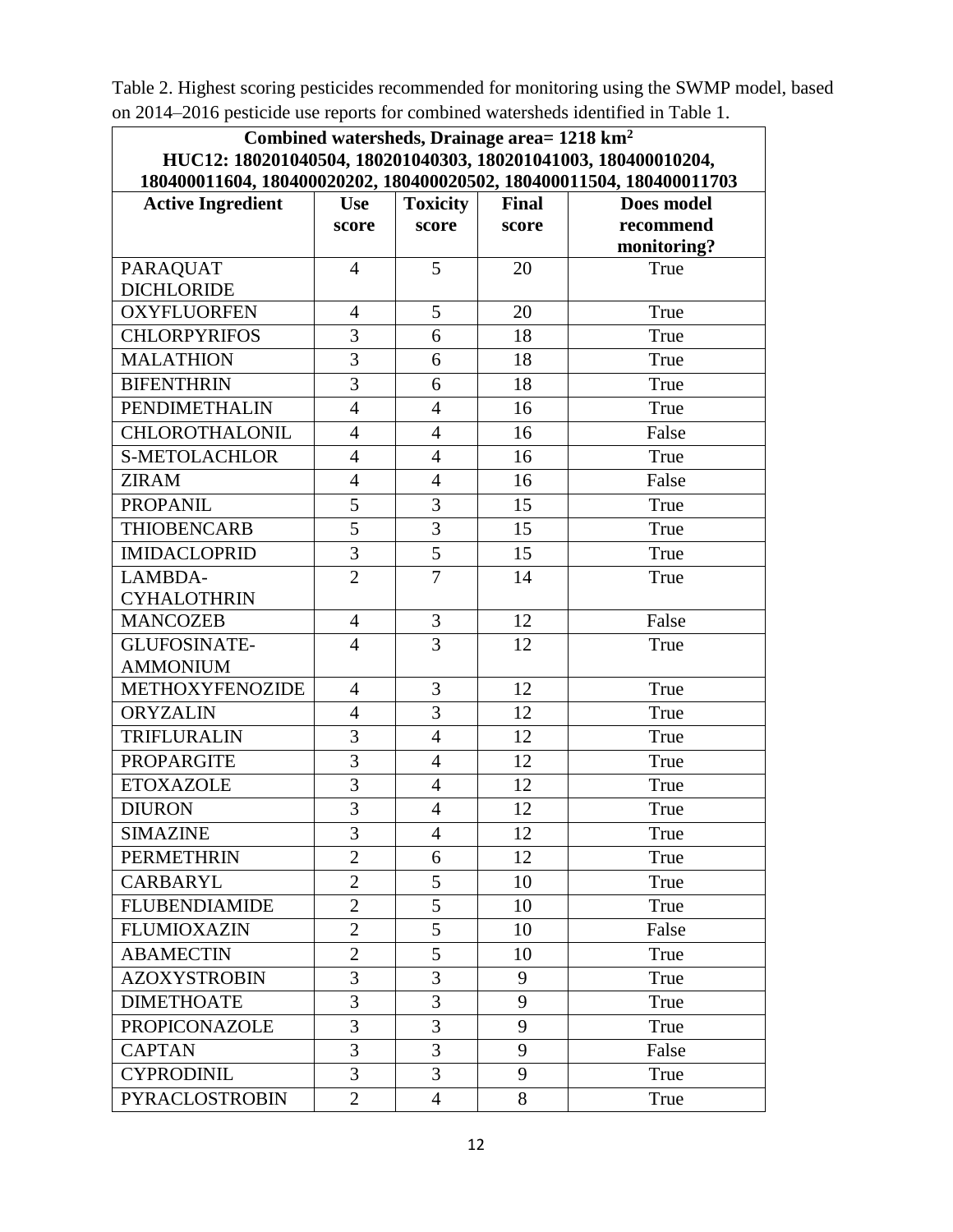| <b>Analytical Screen</b> | <b>Analyte</b>       | <b>Method</b>          | <b>Reporting Limit</b> |
|--------------------------|----------------------|------------------------|------------------------|
|                          |                      | <b>Detection Limit</b> | $(\mu g/L)$            |
|                          |                      | $(\mu g/L)$            |                        |
|                          | Abamectin*           | 0.004                  | 0.02                   |
|                          | Atrazine*            | 0.004                  | 0.02                   |
|                          | Azoxystrobin*        | 0.004                  | 0.02                   |
|                          | Bensulide            | 0.004                  | 0.02                   |
|                          | <b>Bromacil</b>      | 0.004                  | 0.02                   |
|                          | Carbaryl*            | 0.004                  | 0.02                   |
|                          | Chlorantraniliprole* | 0.004                  | 0.02                   |
|                          | Chlorpyrifos*        | 0.004                  | 0.02                   |
| Liquid chromatography    | Cyprodinil*          | 0.004                  | 0.02                   |
| multi-analyte screen     | Diazinon*            | 0.004                  | 0.02                   |
| $(LC)*$                  | Diflubenzuron*       | 0.004                  | 0.02                   |
|                          | Dimethoate*          | 0.004                  | 0.02                   |
|                          | Diuron*              | 0.004                  | 0.02                   |
|                          | Ethoprop             | 0.004                  | 0.02                   |
|                          | Etofenprox           | 0.004                  | 0.02                   |
|                          | Hexazinone           | 0.004                  | 0.02                   |
|                          | Imidacloprid*        | 0.004                  | 0.01                   |
|                          | Indoxacarb           | 0.004                  | 0.02                   |
|                          | Isoxaben             | 0.004                  | 0.02                   |
|                          | Kresoxim-methyl      | 0.004                  | 0.02                   |
|                          | Malathion*           | 0.004                  | 0.02                   |
|                          | Methidathion         | 0.004                  | 0.02                   |
|                          | Methomyl             | 0.004                  | 0.02                   |
|                          | Methoxyfenozide*     | 0.004                  | 0.02                   |
|                          | Metribuzin           | 0.004                  | 0.02                   |
|                          | Norflurazon          | 0.004                  | 0.02                   |
|                          | Oryzalin*            | 0.004                  | 0.02                   |
|                          | Oxadiazon            | 0.004                  | 0.02                   |
|                          | Prometon             | 0.004                  | $0.02\,$               |
|                          | Prometryn            | 0.004                  | 0.02                   |
|                          | Propanil*            | 0.004                  | 0.02                   |
|                          | Propargite*          | 0.004                  | 0.02                   |
|                          | Propiconazole*       | 0.004                  | 0.02                   |
|                          | Pyraclostrobin*      | 0.004                  | 0.02                   |
|                          | Pyriproxyfen*        | 0.004                  | 0.015                  |
|                          | Quinoxyfen           | 0.004                  | 0.02                   |
|                          | Simazine*            | 0.004                  | 0.02                   |
|                          | S-Metolachlor*       | 0.004                  | 0.02                   |
|                          | Tebufenozide         | 0.004                  | 0.02                   |
|                          | Thiobencarb*         | 0.004                  | 0.02                   |

Table 3. Reporting limit and method detection limit for pesticides monitored in 2019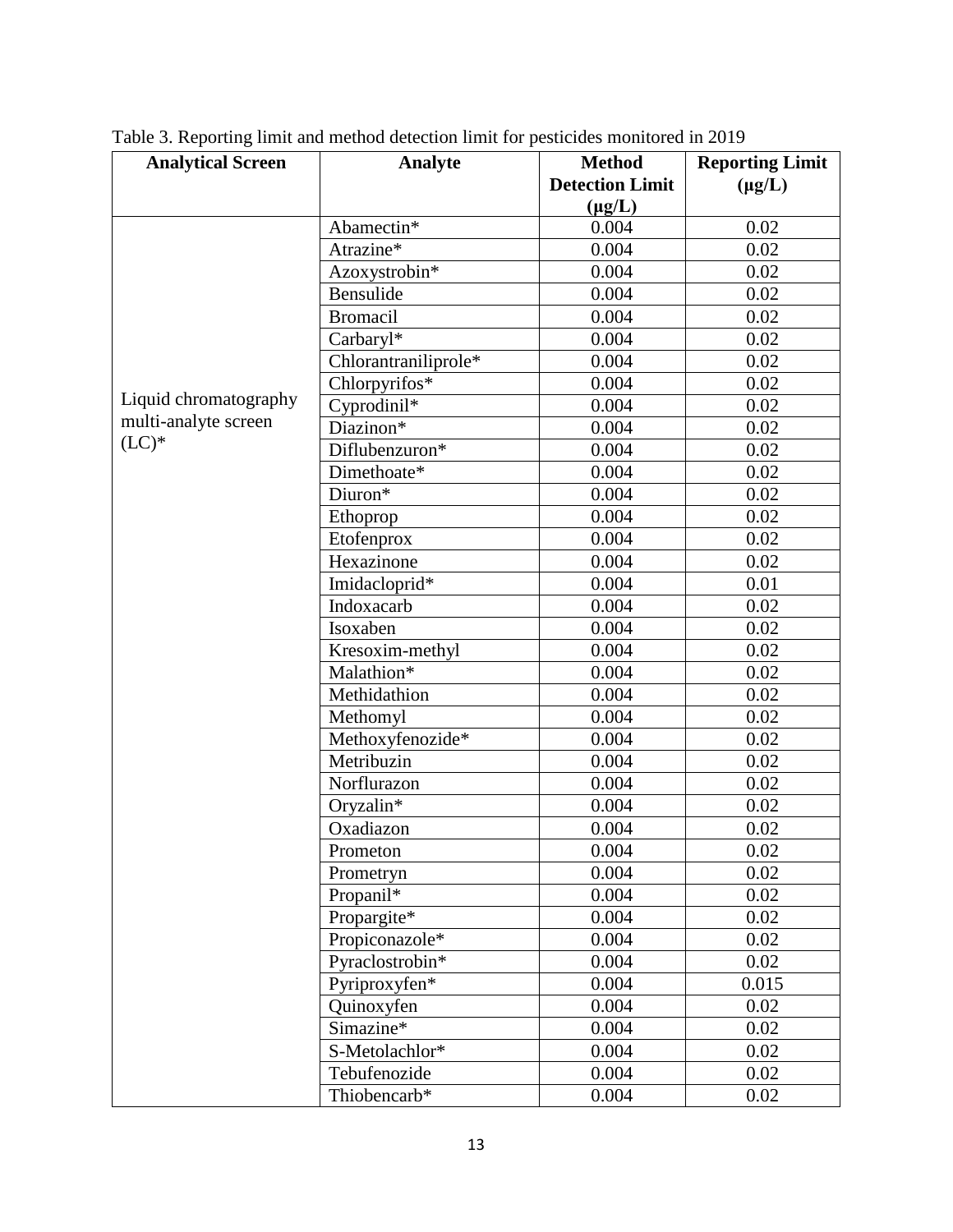|                         | Trifloxystrobin*          | 0.004   | 0.02  |
|-------------------------|---------------------------|---------|-------|
|                         | Fipronil                  | 0.004   | 0.01  |
|                         | Fipronil Amide            | 0.004   | 0.01  |
|                         | Fipronil Sulfide          | 0.004   | 0.01  |
|                         | Fipronil Sulfone          | 0.004   | 0.01  |
|                         | Desulfinyl Fipronil       | 0.004   | 0.01  |
|                         | Desulfinyl Fipronil Amide | 0.004   | 0.01  |
|                         | <b>Bifenthrin</b>         | 0.00091 | 0.001 |
|                         | Permethrin (cis)          | 0.00105 | 0.002 |
| Pyrethroid Screen (PYR) | Permethrin (trans)        | 0.00106 | 0.005 |
|                         | Cypermethrin              | 0.00154 | 0.005 |
|                         | Lambda-cyhalothrin        | 0.00174 | 0.002 |
|                         | Esfenvalerate/fenvalerate | 0.00166 | 0.005 |
|                         | Benfluralin               | 0.012   | 0.05  |
|                         | Ethalfluralin             | 0.015   | 0.05  |
| Dinitroaniline Screen   | Oryzalin                  | 0.021   | 0.05  |
| (DN)                    | Oxyfluorfen               | 0.01    | 0.05  |
|                         | Pendimethalin             | 0.012   | 0.05  |
|                         | Prodiamine                | 0.012   | 0.05  |
|                         | Trifluralin               | 0.014   | 0.05  |

\*Analytes with an asterisk (\*) will be included in the LC short and full screens, those without an asterisk will only be in the LC full screen.

Table 4. Chemical analysis of pyrethroids in Northern California agricultural monitoring Study 310. The Department of Food and Agriculture will analyze sediment samples.

| Pesticide                 | Method Detection Limit (ng)      | Reporting Limit (ng $g^{-1}$ dry |
|---------------------------|----------------------------------|----------------------------------|
|                           | dry weight)<br>$\mathbf{g}^{-1}$ | weight)                          |
| Bifenthrin                | 0.1083                           | 1.0                              |
| Cypermethrin              | 0.107                            | 1.0                              |
| Esfenvalerate/fenvalerate | 0.143                            | 1.0                              |
| Lambda-cyhalothrin        | 0.1154                           | 1.0                              |
| Permethrin cis            | 0.1159                           | 1.0                              |
| Permethrin trans          | 0.1352                           |                                  |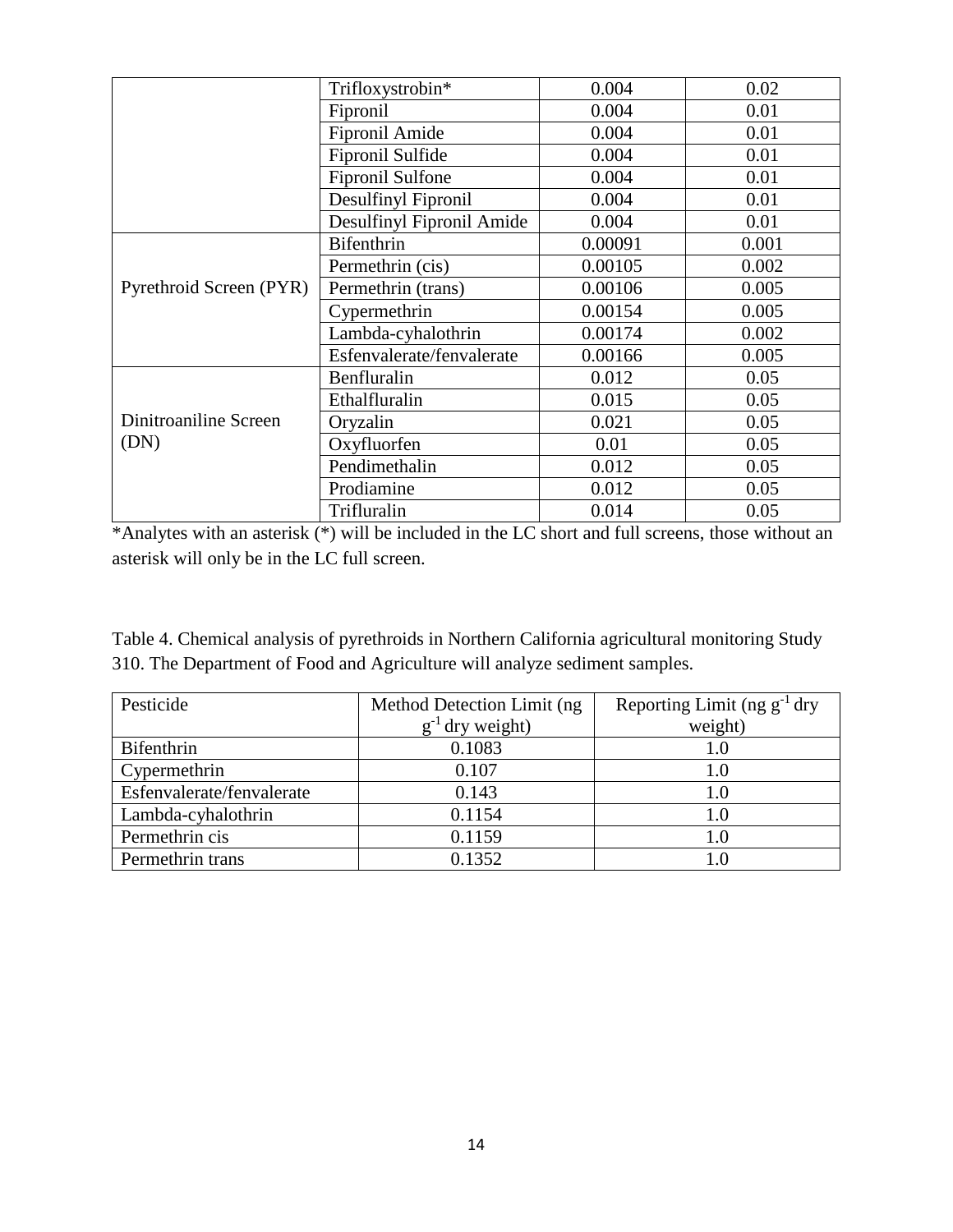| <b>Sacramento Valley</b> |                |                |                |                |                |                |                |                |
|--------------------------|----------------|----------------|----------------|----------------|----------------|----------------|----------------|----------------|
|                          | May            | May            | June           | July           | July           | August         | September      | Storm          |
|                          | (Event         | (Event         |                | (Event         | (Event         |                |                | Event          |
|                          | 1)             | <u>2)</u>      |                | 1)             | 2)             |                |                |                |
| LC screen                | 3              | 3              | 3              | $\overline{0}$ | 3              | $\overline{0}$ | 3              | $\overline{0}$ |
| (short)                  |                |                |                |                |                |                |                |                |
| LC screen                | $\overline{0}$ | $\overline{0}$ | $\overline{0}$ | 3              | $\overline{0}$ | $\overline{0}$ | $\overline{0}$ | $\overline{0}$ |
| (full)                   |                |                |                |                |                |                |                |                |
| Pyrethroid               | 3              | 3              | 3              | 3              | 3              | $\theta$       | 3              | $\overline{0}$ |
| screen                   |                |                |                |                |                |                |                |                |
| Dinitroaniline           | $\overline{0}$ | $\overline{0}$ | $\overline{0}$ | $\overline{0}$ | $\overline{0}$ | $\overline{0}$ | $\overline{0}$ | $\overline{0}$ |
| screen                   |                |                |                |                |                |                |                |                |
| Sediment                 | $\theta$       | $\overline{0}$ | $\overline{0}$ | 1              | $\theta$       | $\theta$       | $\overline{0}$ | $\theta$       |
| pyrethroid               |                |                |                |                |                |                |                |                |
| screen                   |                |                |                |                |                |                |                |                |
| Toxicity                 | $\overline{0}$ | $\overline{0}$ | 3              | $\overline{0}$ | $\overline{0}$ | $\overline{0}$ | 3              | $\overline{0}$ |
| testing                  |                |                |                |                |                |                |                |                |
| (Hyalella)               |                |                |                |                |                |                |                |                |
| Toxicity                 | $\overline{0}$ | $\overline{0}$ | 3              | $\overline{0}$ | $\theta$       | $\theta$       | 3              | $\theta$       |
| testing                  |                |                |                |                |                |                |                |                |
| (Chironomus)             |                |                |                |                |                |                |                |                |

|  |  |  |  | Table 5. Monitoring schedule for sites in the Sacramento and San Joaquin valleys, 2019. |  |  |  |
|--|--|--|--|-----------------------------------------------------------------------------------------|--|--|--|
|  |  |  |  |                                                                                         |  |  |  |

| <b>San Joaquin Valley</b>           |                |                |                |                |                |                  |
|-------------------------------------|----------------|----------------|----------------|----------------|----------------|------------------|
|                                     | May            | June           | July           | August         | September      | Storm<br>Event   |
| LC screen<br>(short)                | $\overline{0}$ | $\overline{4}$ | $\overline{0}$ | $\overline{4}$ | $\overline{4}$ | $\theta$         |
| LC screen<br>(full)                 | $\theta$       | $\overline{0}$ | $\overline{4}$ | $\overline{0}$ | $\overline{0}$ | $\overline{4}$   |
| Pyrethroid<br>screen                | $\theta$       | $\overline{4}$ | $\overline{4}$ | $\overline{4}$ | $\overline{4}$ | $\overline{4}$   |
| Dinitroaniline<br>screen            | $\overline{0}$ | $\overline{4}$ | $\overline{4}$ | $\overline{4}$ | $\overline{4}$ | $\overline{4}$   |
| Sediment<br>pyrethroid<br>screen    | $\overline{0}$ | $\overline{0}$ | 3              | $\overline{0}$ | $\overline{0}$ | $\boldsymbol{0}$ |
| Toxicity<br>testing<br>(Hyalella)   | $\theta$       | $\overline{4}$ | $\overline{0}$ | $\overline{0}$ | $\overline{4}$ | $\overline{0}$   |
| Toxicity<br>testing<br>(Chironomus) | $\theta$       | $\overline{4}$ | $\overline{0}$ | $\overline{0}$ | $\overline{4}$ | $\mathbf{0}$     |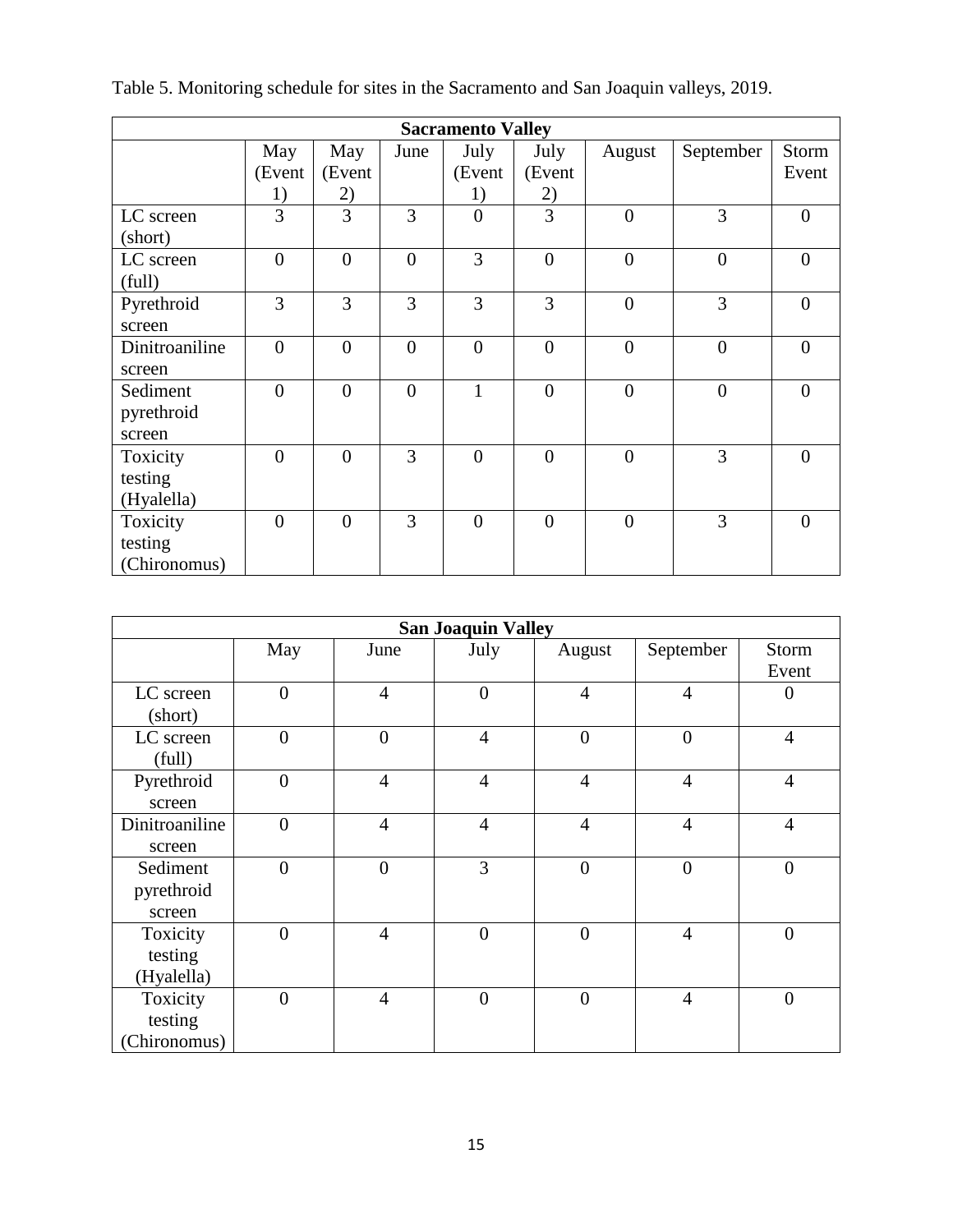Table 6. Analytical cost estimate for agricultural area samples for Northern California, 2019.

| <b>Analytical Screen</b> | <b>Total Samples*</b> | Cost per sample | <b>Cost estimate</b> |
|--------------------------|-----------------------|-----------------|----------------------|
| LC screen (short)        | 27                    | \$1,700         | \$45,900             |
| LC screen (full)         | 11                    | \$2,500         | \$27,500             |
| Pyrethroid screen        | 38                    | \$600           | \$22,800             |
| Dinitroaniline screen    | 20                    | \$840           | \$16,800             |
| Sediment Pyrethroid      | 4                     | \$600           | \$2,400              |
| screen                   |                       |                 |                      |
| <b>Total cost</b>        |                       |                 | \$115,400            |

\*QC samples included in the total number of samples